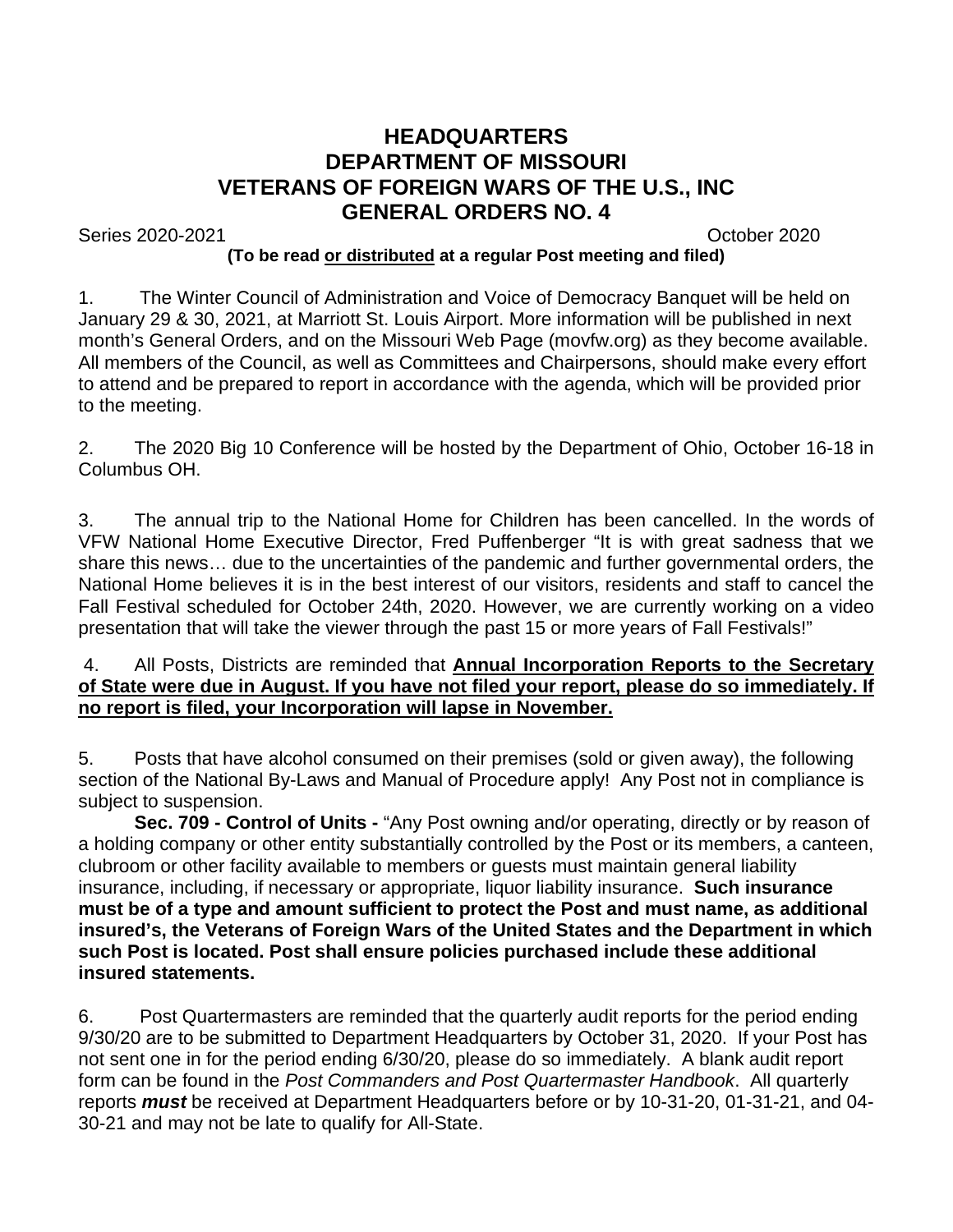7. Organizations exempt from income tax under section 501(c) of the Internal Revenue Code are generally required to file Form 990 by the 15th day of the fifth month following the close of their accounting fiscal year. For the current IRS requirements (beginning on or after January 1), if the organization's annual gross receipts are normally more than \$50,000, the organization must file Form 990 or 990-EZ. Small tax-exempt organizations whose annual gross receipts are normally \$50,000 or less are required to electronically submit Form 990-N, also known as the e-Postcard. There is no penalty assessment for late filling the e-Postcard, but an organization that fails to file required information returns for three consecutive years will automatically lose its taxexempt status. The revocation of the organization's tax-exempt status will not take place until the filing due date of the third year. Gross receipts are considered to be normally less than \$50,000 if the organization:

 1.Has been in existence for 1 year or less and received, or donors have pledged to give, \$75,000 or less during its first taxable year;

 2. Has been in existence between 1 and 3 years and averaged \$60,000 or less in gross receipts during each of its first two tax years; and

 3. Is at least 3 years old and averaged \$50,000 or less in gross receipts for the immediately preceding 3 tax years (including the year for which the calculations are being made). If annual gross receipts are normally more than \$50,000, the organization must file Form 990 or 990-EZ. For the current IRS requirements, if an organization has gross receipts less than \$200,000 and total assets less than \$500,000, it may file form 990-EZ. However, if either gross receipts or total assets are above those limits, Form 990 must be filed. For purposes of filing requirements, gross receipts include: total contributions; gifts and grants; program service revenue; membership dues and assessments; gross investment income (including interest, dividends, gross rents, and other investment income); gross income from the sale of assets other than inventory; gross income from special fundraising events; gross sales net of return allowances; and any other revenue. IRS regulations require that all tax-exempt organizations make both their Application for Exemption and 990's for the last three years available for public inspection at their principal office and provide copies in response to written requests, subject to the payment of reasonable fees. There are substantial penalties for violation of these regulations.

## *8. The attention of Post Commanders and District Commanders and inspecting*

*officers:* Is directed to section 703 of the National By-Laws - Bonds. Each accountable officer of this organization shall be bonded with an indemnity company as surety in a sum at least equal to the amount of the liquid assets for which he may be accountable. Liquid assets are defined as cash on hand or in the bank and other negotiable instruments readily convertible into cash.

*9.* Please note, the 2021 edition of the VFW National Bylaws and Manual of Procedure is out. The 2021 revised edition reflects that in response to the deadly virus COVID-19, the 121st National Convention was held pro-forma where no amendments to the National Bylaws or Manual of Procedure were made. They can be ordered from the VFW Store at VFW.ORG.

*10..* Sections 219 and 704 of the Manual of Procedure outline the various things for which the Post Relief Fund can be used. A few years ago, the phrase, "To foster true patriotism through historical and educational programs," was added to this section. This allows the Post to use the relief funds for the Voice of Democracy program or other Americanism programs that are educational. This does not allow Post building projects, hall remodeling, color guard uniforms or any other expenditure that does not follow these guidelines.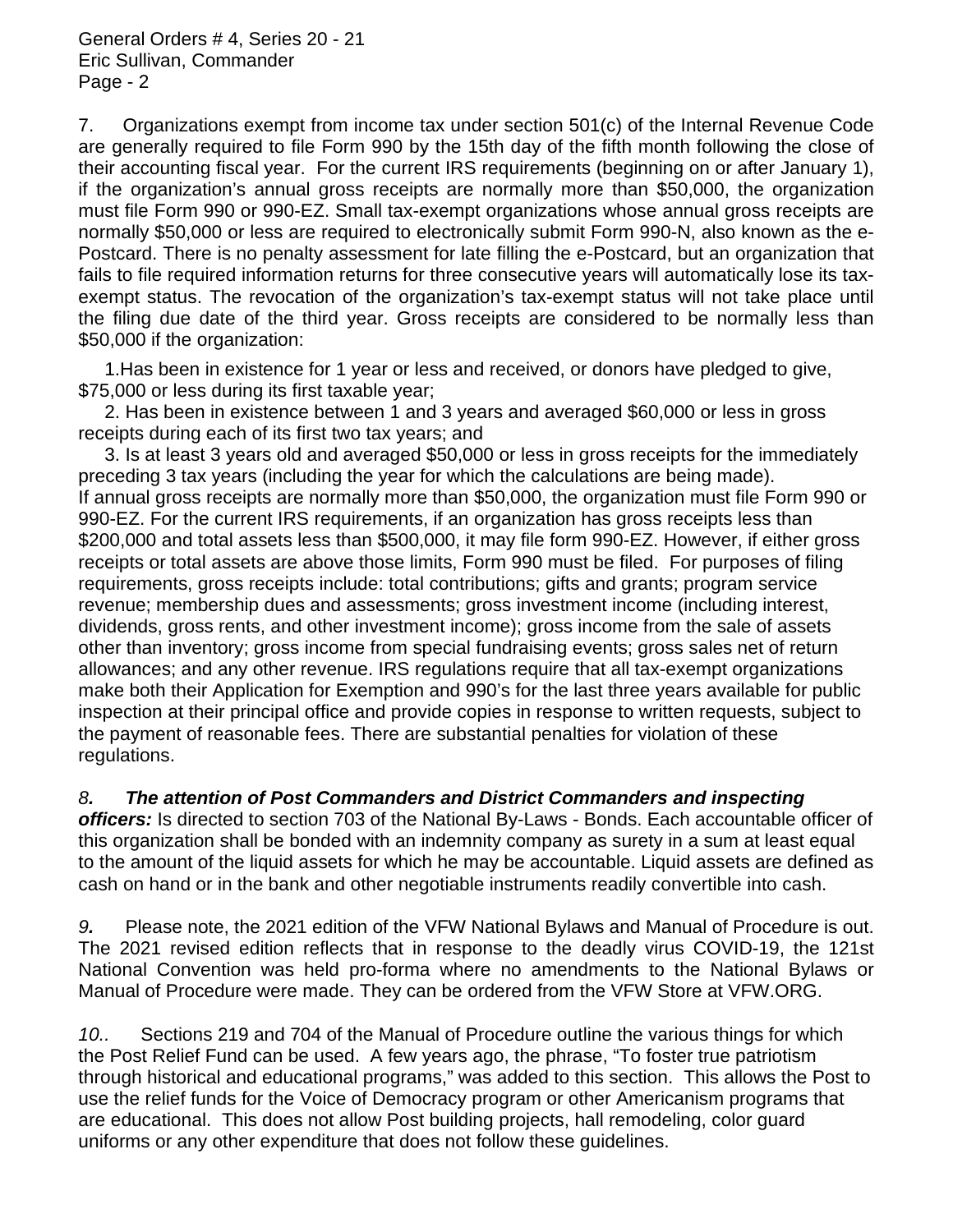General Orders # 4, Series 20 - 21 Eric Sullivan, Commander Page - 3

*11. Attention of Commanders at all Levels:* Is directed to action of the National Council of Administration prohibiting the wearing of VFW sport caps and/or western style caps at VFW meetings in place of the regulation cap of the VFW official uniform as set forth in sections 803 of the National By-Laws and the Manual of Procedure. This prohibition is in accordance with previous directives of Commanders-in-Chief that it is held to be objectionable and contrary to accepted rules of order and proper decorum implicit in the ritual of the Veterans of Foreign Wars to permit the wearing of other than the official VFW cap at VFW meetings.

12. On August 24, 2019, the National Council of Administration passed a motion extending the authorization of the wear of the VFW logo to those who are not members of the VFW for the limited purpose of demonstrating public support of the VFW. This authorization is only applicable to the VFW logo reflected below:



This authorization does not include the Cross of Malta or any other trademark and service mark of the VFW, including its name, emblems, or insignia. The use of other trademarks and service marks, including the Cross of Malta, is still limited to VFW members in good standing unless such written consent has been obtained pursuant to Section 803 of the National Bylaws. Only the VFW Store, its Licensed Vendors and those properly authorized pursuant to the National Bylaws may manufacture or sell merchandise bearing the VFW logo. Additionally, no person shall wear the VFW logo while engaged in any commercial or political activity in such a manner as likely to falsely convey that such activity is approved or endorsed by the Veterans of Foreign Wars of the United States. Non-members desiring to wear the VFW logo should not knowingly harm, misuse or bring into disrepute the name or logos of the VFW. Authorization for nonmembers to wear the VFW logo is subject to revocation by the Veterans of Foreign Wars of the United States.

13. Anyone requesting a Department Officer to attend a function must submit a **written request** to Department Headquarters at least 30 days prior to the date of the function.

14. The National Bylaws provide for only one type of membership: active membership. There are no provisions in the National Bylaws, nor is there any authority or justification for issuance of Club Membership cards, Associate Member cards, Honorary Membership cards, Courtesy Membership cards or any other special type of cards. Any Post issuing such unauthorized cards, or conducting club operations open to the general public, endangers its standing with the Internal Revenue Service as a non-profit organization. Officers signing outlaw cards admitting non-members to VFW premises are subject to disciplinary action. National and Department officers cannot defend practices that conflict with VFW Bylaws or procedures.

15. All Post are reminded that Effective July 1, 2020 P O Box 26 was closed. All Department Mail should be sent to 3401 Knipp Dr. Jefferson City, MO. 65109. The U. S. Postal Service will soon stop forwarding mail sent to the P O Box so to insure we receive your correspondence you must send you must send to 3401 Knipp Dr. or scan and email to hanicole@movfw.org,